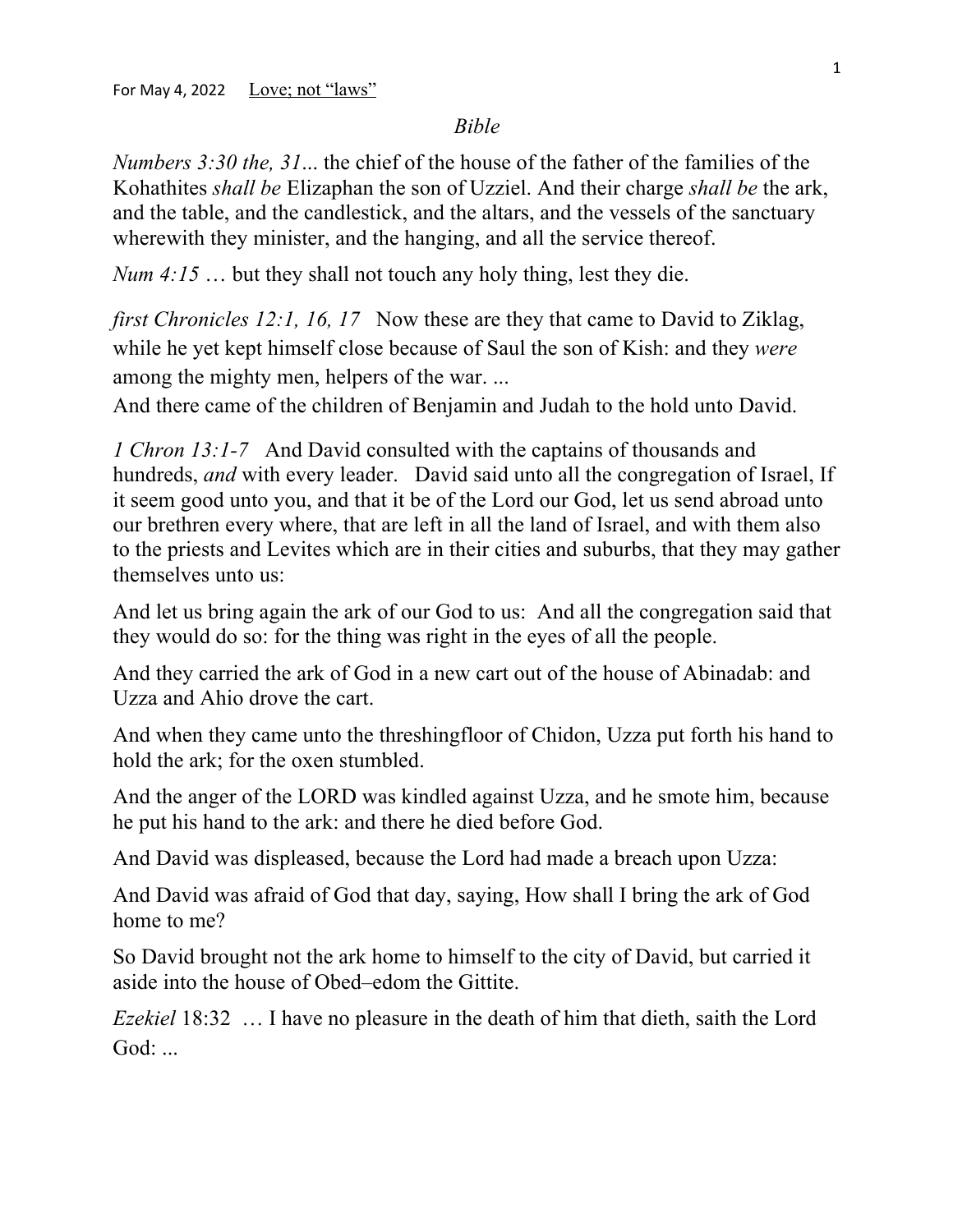For May 4, 2022 <u>Love; not "laws"</u>

*Acts 7:48-50* … the most High dwelleth not in temples made with hands; Heaven *is* my throne, and earth *is* my footstool: what house will ye build me? saith the Lord: or what *is* the place of my rest? Hath not my hand made all these things?

*Psalms 98:1, 2* O sing unto the LORD a new song; for he hath done marvellous things: his right hand, and his holy arm, hath gotten him the victory. The LORD hath made known his salvation: his righteousness hath he openly shewed in the sight of the heathen.

*Mark 1:14* Jesus came into Galilee, preaching the gospel of the kingdom of God,

And saying, The time is fulfilled, and the kingdom of God is at hand: repent ye, and believe the gospel.

And at even, when the sun did set, they brought unto him all that were diseased, and them that were possessed with devils.

And all the city was gathered together at the door.

And he healed many that were sick of divers diseases, and cast out many devils; and suffered not the devils to speak, because they knew him.

39-42 And he preached in their synagogues throughout all Galilee, and cast out devils. And there came a leper to him, beseeching him, and kneeling down to him, and saying unto him, If thou wilt, thou canst make me clean. And Jesus, moved with compassion, put forth *his* hand, and touched him, and saith unto him, I will; be thou clean. And as soon as he had spoken, immediately the leprosy departed from him, and he was cleansed.

*Acts 13:13* Now when Paul and his company loosed from Paphos, they came to Perga in Pamphylia:

all the multitude kept silence, and gave audience to Barnabas and Paul, declaring what miracles and wonders God had wrought among the Gentiles by them.

And after they had held their peace, James answered, saying, Men and brethren, hearken unto me:

Simeon hath declared how God at the first did visit the Gentiles, to take out of them people for his name.

And to this agree the words of the prophets; as it is written,

After this I will return, and will build again the tabernacle of David, which is fallen down; and I will build again the ruins thereof, and I will set it up: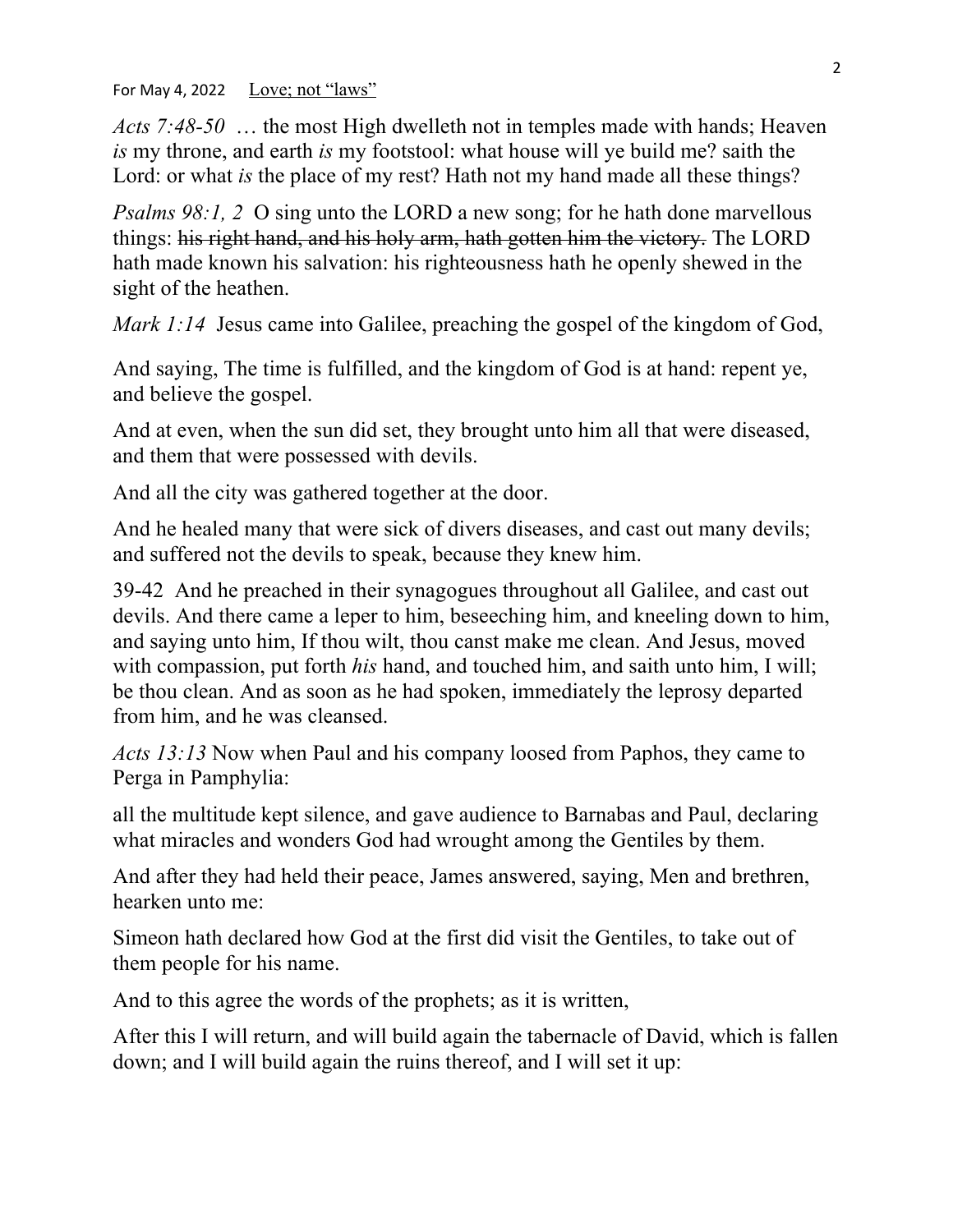For May 4, 2022 Love; not "laws"

That the residue of men might seek after the Lord, and all the Gentiles, upon whom my name is called, saith the Lord, who doeth all these things.

*First Corinthians 10:32 32* Give none offence, neither to the Jews, nor to the Gentiles, nor to the church of God:

*I Cor 12:25-27* That there should be no schism in the body; but that the members should have the same care one for another.

And whether one member suffer, all the members suffer with it; or one member be honoured, all the members rejoice with it.

Now ye are the body of Christ, and members in particular.

*Hebrews 6:20*... the forerunner is for us entered, *even* Jesus, made an high priest for ever after the order of Melchisedec.

*Hebrews 7:12, 19, 20, 22, 24* For the priesthood being changed, there is made of necessity a change also of the law. ...

For the law made nothing perfect, but the bringing in of a better hope did*;* by the which we draw nigh unto God. And inasmuch as not without an oath he was made priest: *...*

By so much was Jesus made a surety of a better testament. ...

... this man*,* because he continueth ever, hath an unchangeable priesthood.

*Hebrews 8:1 2nd We, 2, 10, 11*... We have such an high priest, who is set on the right hand of the throne of the Majesty in the heavens; A minister of the sanctuary, and of the true tabernacle, which the Lord pitched, and not man. ...

For this is the covenant that I will make with the house of Israel after those days, saith the Lord; I will put my laws into their mind, and write them in their hearts: and I will be to them a God, and they shall be to me a people: And they shall not teach every man his neighbour, and every man his brother, saying, Know the Lord: for all shall know me, from the least to the greatest.

Gal 3:26-28 26 For ye are all the children of God by faith in Christ Jesus.

There is neither Jew nor Greek, there is neither bond nor free, there is neither male nor female: for ye are all one in Christ Jesus.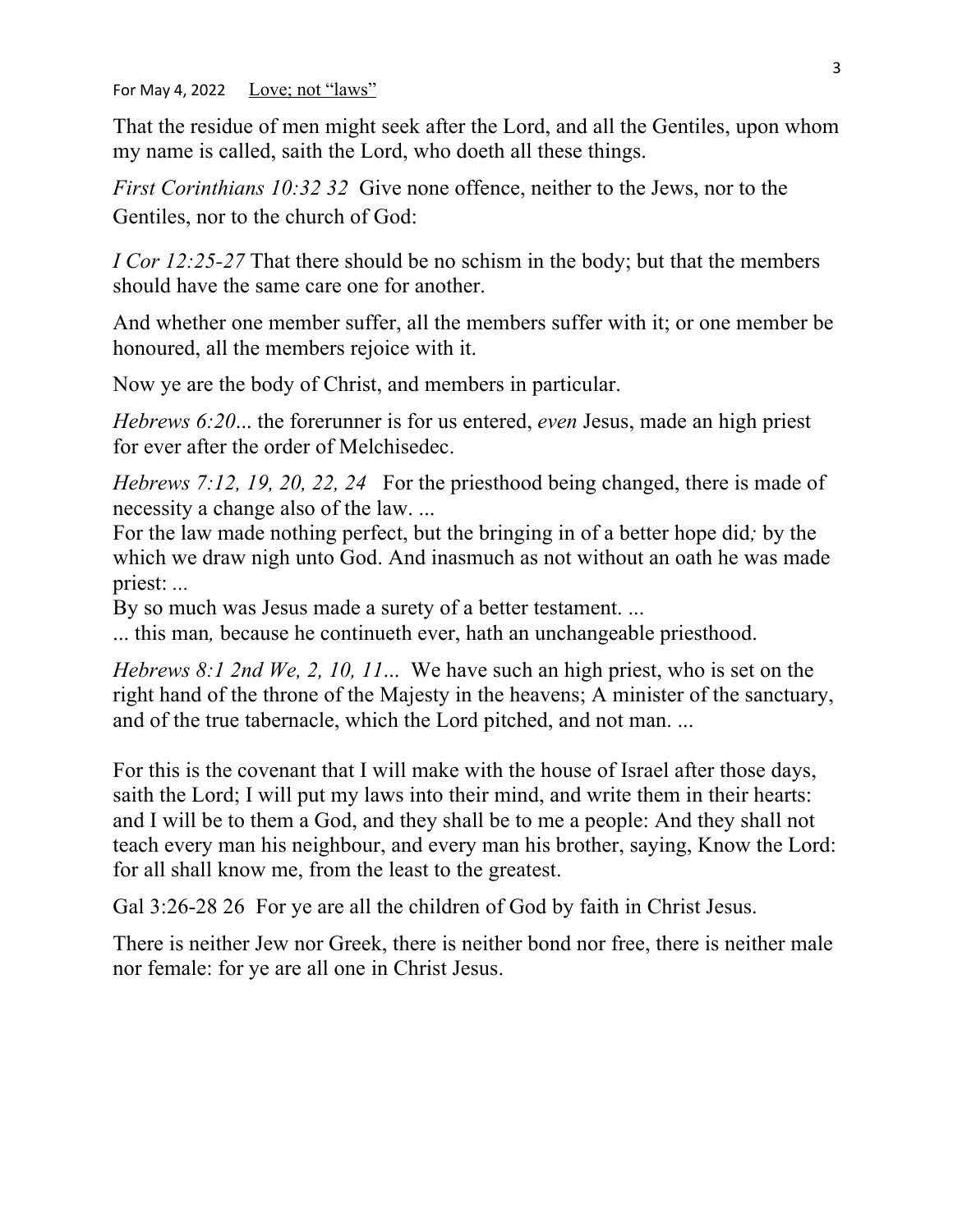## *Science and Health With Key to the Scriptures by Mary Baker Eddy*

576:26-5 The term Lord, as used in our version of the Old Testament, is often synonymous with Jehovah, and expresses the Jewish concept, not yet elevated to deific apprehension through spiritual transfiguration. Yet the word gradually approaches a higher meaning. This human sense of Deity yields to the divine sense, even as the material sense of personality yields to the incorporeal sense of God and man as the infinite Principle and infinite idea, — as one Father with His universal family, held in the gospel of Love. … In this divinely united spiritual consciousness, there is no impediment to eternal bliss, — to the perfectibility of God's creation.

230:11–15, 19–20 It would be contrary to our highest ideas of God to suppose Him capable of first arranging law and causation so as to bring about certain evil results, and then punishing the helpless victims of His volition for doing what they could not avoid doing. ...

Does wisdom make blunders which must afterwards be rectified by man?

231:16 God is not the author of mortal discords.

140:23–3 The Jewish tribal Jehovah was a man-projected God, liable to wrath, repentance, and human changeableness. The Christian Science God is universal, eternal, divine Love, which changeth not and causeth no evil, disease, nor death. It is indeed mournfully true that the older Scripture is reversed. In the beginning God created man in His, God's, image; but mortals would procreate man, and make God in their own human image. What is the god of a mortal, but a mortal magnified? This indicates the distance between the theological and ritualistic religion of the ages and the truth preached by Jesus.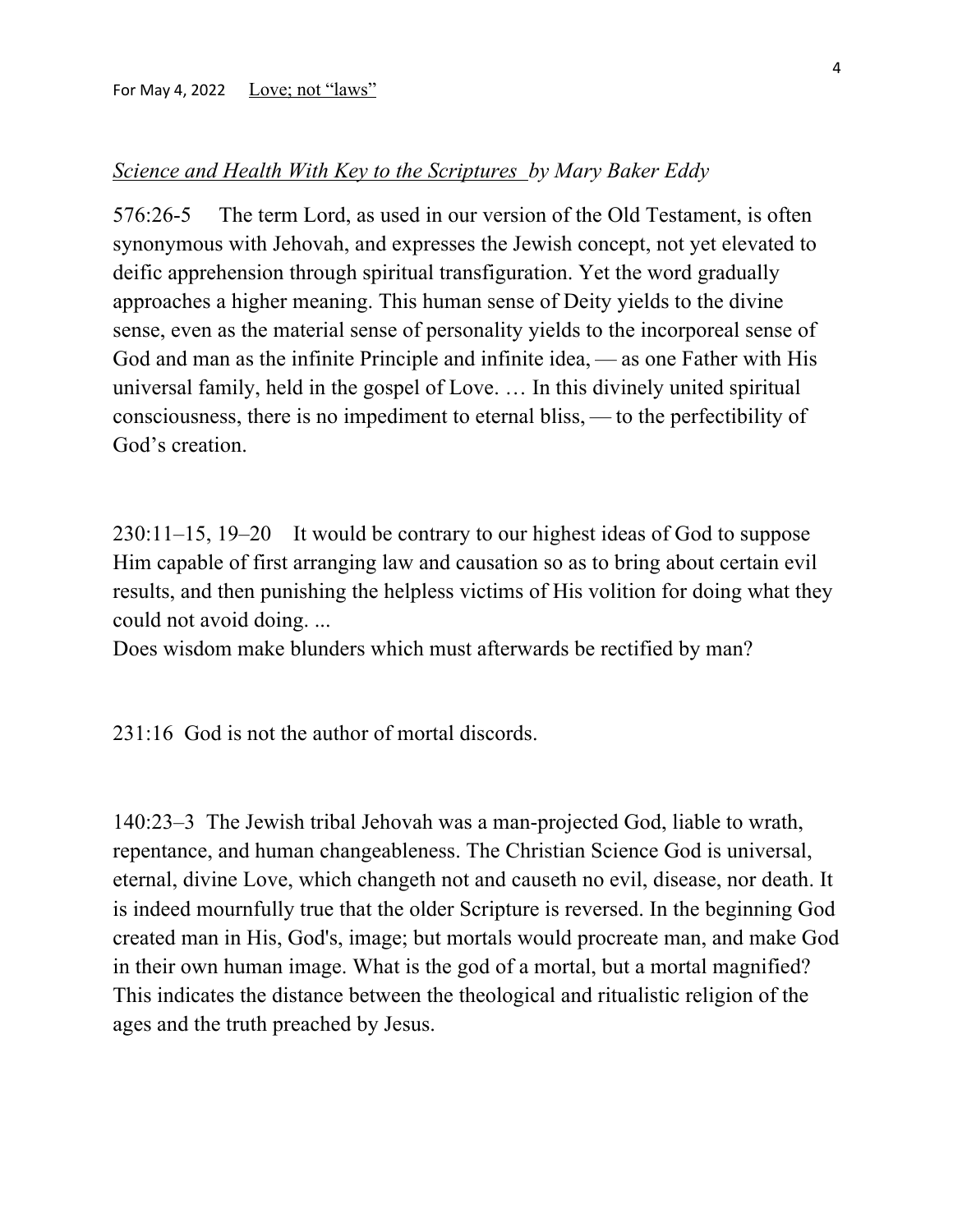For May 4, 2022 Love; not "laws"

360:32–16 The Jew believes that the Messiah or Christ has not yet come; the Christian believes that Christ is God. Here Christian Science intervenes, explains these doctrinal points, cancels the disagreement, and settles the question. Christ, as the true spiritual idea, is the ideal of God now and forever, here and everywhere. The Jew who believes in the First Commandment is a monotheist; he has one omnipresent God. Thus the Jew unites with the Christian's doctrine that God is come and is present now and forever. The Christian who believes in the First Commandment is a monotheist. Thus he virtually unites with the Jew's belief in one God, and recognizes that Jesus Christ is not God, as Jesus himself declared, but is the Son of God. This declaration of Jesus, understood, conflicts not at all with another of his sayings: "I and my Father are one," — that is, one in quality, not in quantity.

271:1-5 Christ's Christianity is the chain of scientific being reappearing in all ages, maintaining its obvious correspondence with the Scriptures and uniting all periods in the design of God.

560:30 Ignorance of the divine idea betrays at once a greater ignorance of the divine Principle of the idea — ignorance of Truth and Love. The understanding of Truth and Love, the Principle which works out the ends of eternal good and destroys both faith in evil and the practice of evil, leads to the discernment of the divine idea.

560:11 The great miracle, to human sense, is divine Love, and the grand necessity of existence is to gain the true idea of what constitutes the kingdom of heaven in man. This goal is never reached while we hate our neighbor or entertain a false estimate of anyone whom God has appointed to voice His Word. Again, without a correct sense of its highest visible idea, we can never understand the divine Principle.

339:20-25 As the mythology of pagan Rome has yielded to a more spiritual idea of Deity, so will our material theories yield to spiritual ideas, until the finite gives place to the infinite, sickness to health, sin to holiness, and God's kingdom comes "in earth, as it is in heaven." The basis of all health, sinlessness, and immortality is the great fact that God is the only Mind; and this Mind must be not merely believed, but it must be understood.